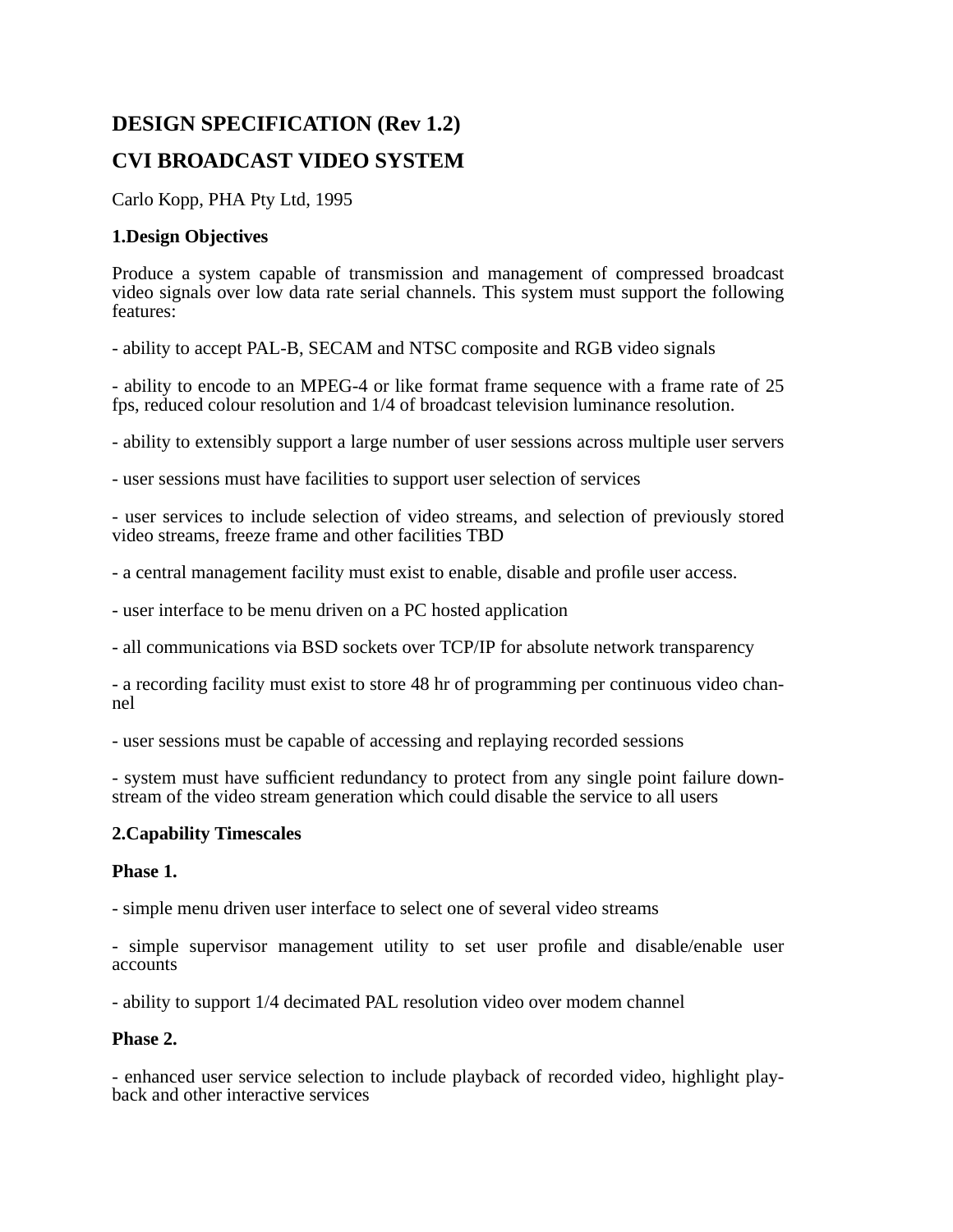- supervisor utility to include more sophisticated profiling and service accounting (charge per time per service type)

#### **Phase 3.**

- user service to support teleconferencing and videophone services

#### **3.Implementation**

### **3.1.User Front End / User Terminal**

- the user front end shall run on a Windows host with PC based hardware

- the user front end software and PC platform shall be designated the User Terminal (UT)

- the user front end shall communicate with the User Server Host (USH) via BSD socket connections, implementation should be based upon a header compressed PPP channel to a modem rack  $\bar{\ell}$  terminal server, with the terminal server communicating with the user server host over an Ethernet.

- three socket channels shall be used for communication between the User Server Host platform (USH) and User Terminal (UT). One channel shall carry a compressed video stream from the USH to the user terminal, and one each channel shall carry control traffic between the USH and the UT.

- the control channels shall utilise very little bandwidth, and a simple (eg curses and terminal emulator) based scheme shall be used for Unix debugging. A graphical pushbutton style interface shall be used on the UT Windows display.

#### **3.2 User Session Process (USP)**

- each UT shall communicate only with a single US Process running on its allocated USH host

- the US process will be responsible for user authentication and control of access rights

- the US process shall only ever run a captive shell which provides the debug menu interface under Unix, and a protocol engine to support the Windows pushbutton user interface on the UT

- each US shall have a home directory on the USH platform, which will contain a user profile file

- the user profile file shall contain a defintion of which services the user amy access, what charging rates the user is to be billed for

- each US shall have a home directory on the USH platform, which will contain a user accounting log file

- the user accounting log file shall retain a log of activity written by the USP, this file will be continuously appended to

- service messages from the USH supervisor such as broadcasts shall be transmitted via the menu display control panel (eg impending loss or restoration of service, impending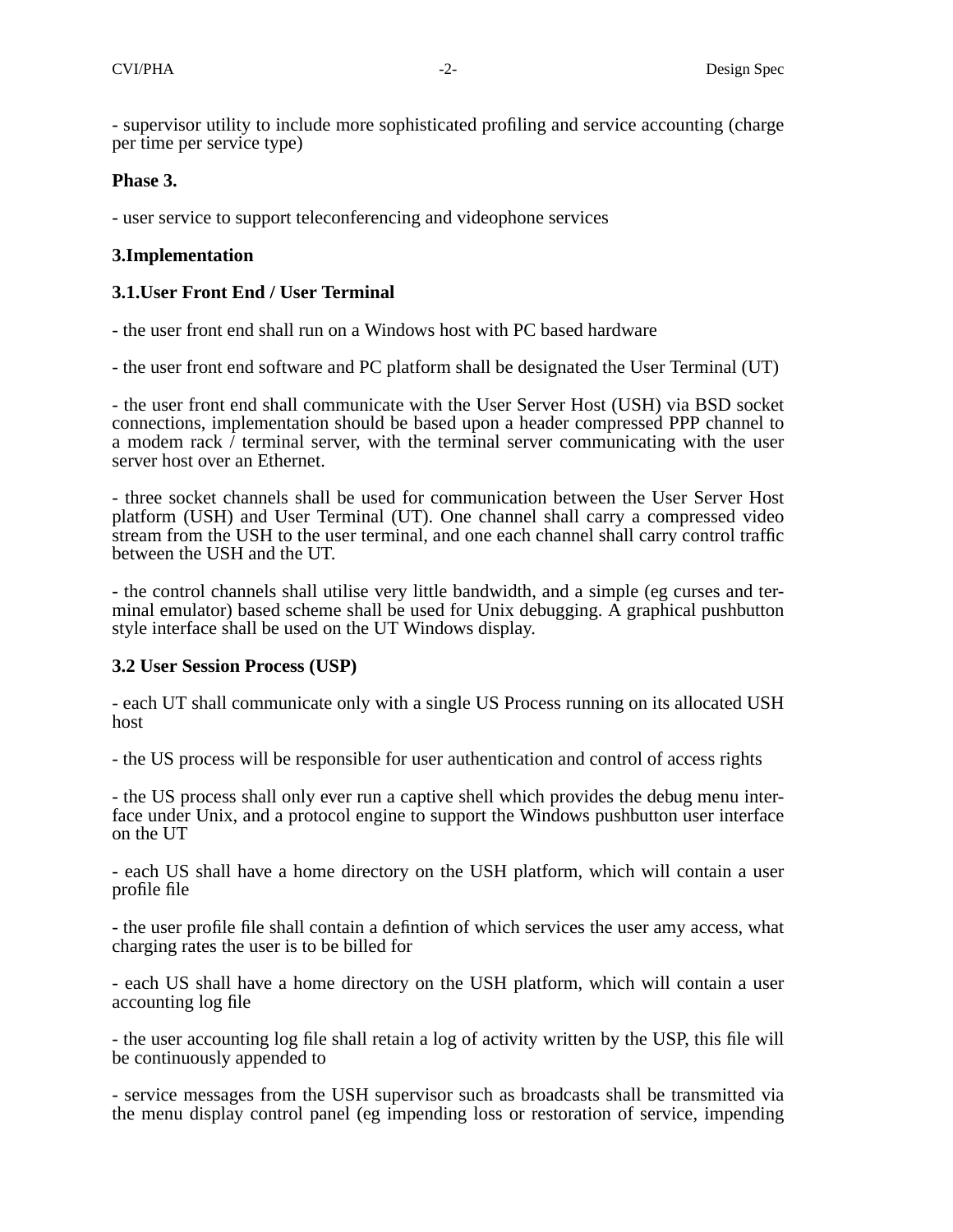closure of account etc)

- the USP shall have read-only access to one or more stream ring buffers each corresponding to one broadcast service, the Unix group mechanism shall be used to enforce access rights by users.

- the USP shall, upon selection of a service, read the compressed video stream in the ring and copy it over the video stream socket connection to the UT.

- the USP shall at any time respond to a menu command to start, stop, or freeze reading from the ring buffer

- reselection of broadcast service will cause the USP to read the corresponding ring buffer

#### **3.3 Drive Daemon (DD) and Frame Ring Buffer (FRB)**

- the FRB shall be a segment of System V style shared memory on a USH host platform

- the FRB shall be created by the DD at daemon start time, and destroyed at shutdown time

- only the DD will ever have write access to the FRB, USP may only ever read the FRB

- the FRB shall be divided into a circular stream buffer, and a status table

- the status table shall indicate the state of the buffer, and the tail frame position in the buffer

- the DD will accept a compressed video stream over a BSD socket connection, and write this stream in order into the FRB

- on completeing an FRB write, the DD will accordingly update the status table

- the status table is to prevent reading USPs from over-running the FRB and getting ahead of the DD

#### **3.4 Topology Model**

- each video source shall have an encoder/compressor engine which will provide multiple sockets for the reading of a compressed video stream

- two redundant master server hosts shall read a stream from each and every encoder/compressor engine, and maintain corresponding FRBs.

- one or more playback server hosts shall read multiple video streams from the encoder/compressor engines and record these to a RAID array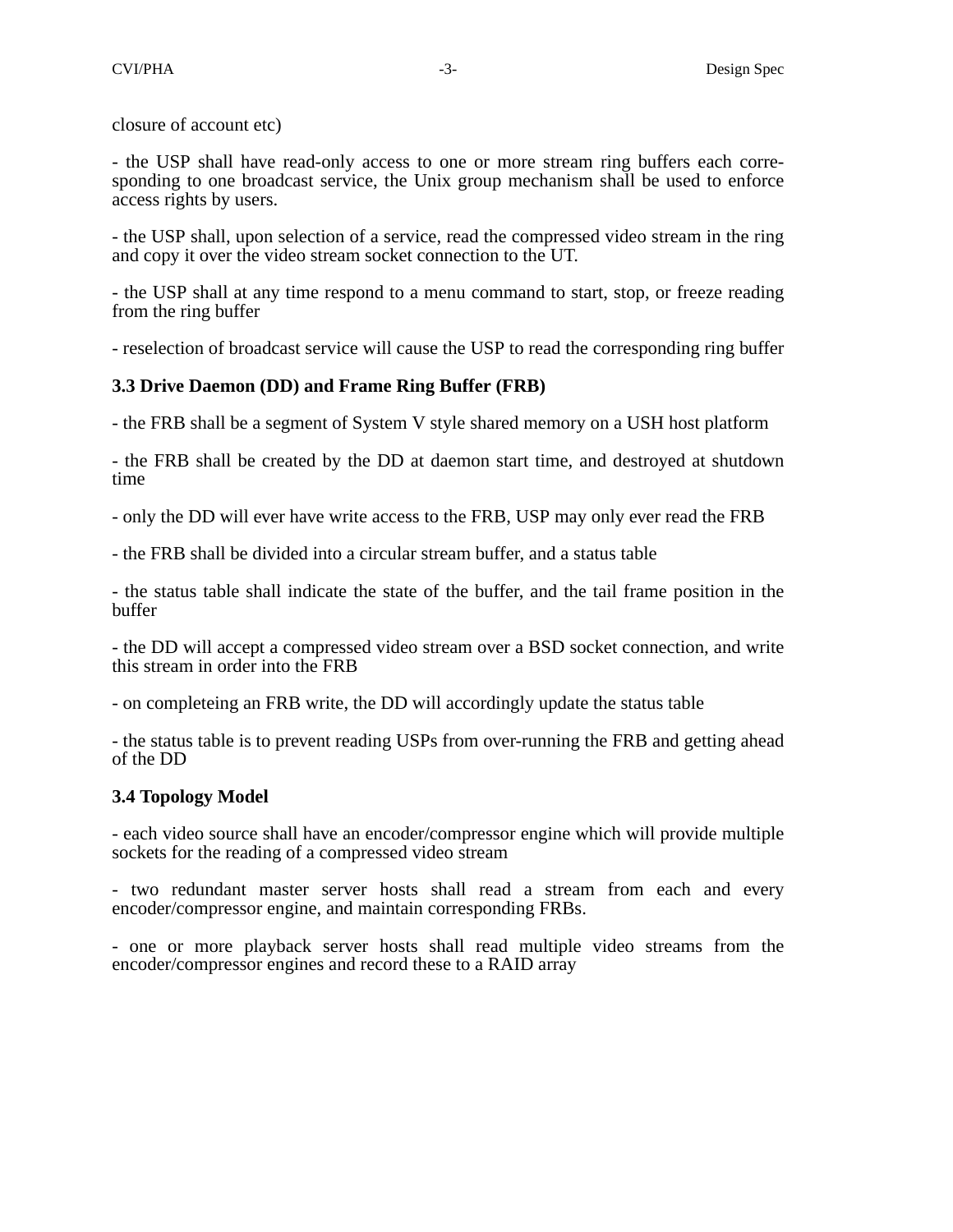# **THROUGHPUT ANALYSIS (Rev 1.2) CVI MPEG BROADCAST VIDEO SYSTEM**

Carlo Kopp, PHA Pty Ltd, 1995

## **1.Modem Throughput Constraints**

Modem speed range between 28.8 kbps and 42.3 kbps

Compression assumed between 100% and 167%

Throughput at 24 frames/sec MPEG (41.66 msec/frame):

| Modem          | bytes/sec | bytes/frame | bytes/packet $(1)$ | bytes/packet $(2)$ |
|----------------|-----------|-------------|--------------------|--------------------|
| 28800          | 3600      | 150         | 190                | 155                |
| 38400          | 4800      | 200         | 240                | 205                |
| 42300          | 5287.5    | 220.31      | 260.31             | 225.31             |
| 28800 compress | 6000      | 250         | 290                | 255                |
| 38400 compress | 8000      | 333.3       | 373.3              | 338.3              |
| 42300 compress | 8812.5    | 367.2       | 407.2              | 372.2              |

(1) TCP/IP over Ethernet, 1 frame/packet

(2) PPP Header Compressed (RFC1144) serial - MTU is ˜1 frame

#### **Conclusions:**

Worst Case Frame Size = 150 bytes/frame Best Case Frame Size = 367 bytes/frame

## **2.Host Interface Constraints**

## **STANDARD ETHERNET:**

10 MHz Ethernet Interface Throughput Limit is:

10 Mbps  $@ 80\% = 8 \text{ Mbps} = 1 \text{ Mbyte/s}$ 

Host Interface Performance Limit:

10 Mbps  $\omega$  80% = 8 Mbps = 1 Mbyte/s  $\omega$  MTU = ~1500 bytes => 666 packets/sec 10 Mbps  $\omega$  80% = 8 Mbps = 1 Mbyte/s  $\omega$  0.5 MTU = ~750 bytes => 1333 packets/sec

A single Unix host Ethernet interface will saturate at about 1000 packets/sec, this is consistent with an MTU for Ethernet 1492 bytes and an achieved throughput of 80% of the Ethernet maximum.

## **Worst Case Frame Size (150 bytes/frame)/Best Case Ethernet Load**

1000 packets/host/sec N frames/packet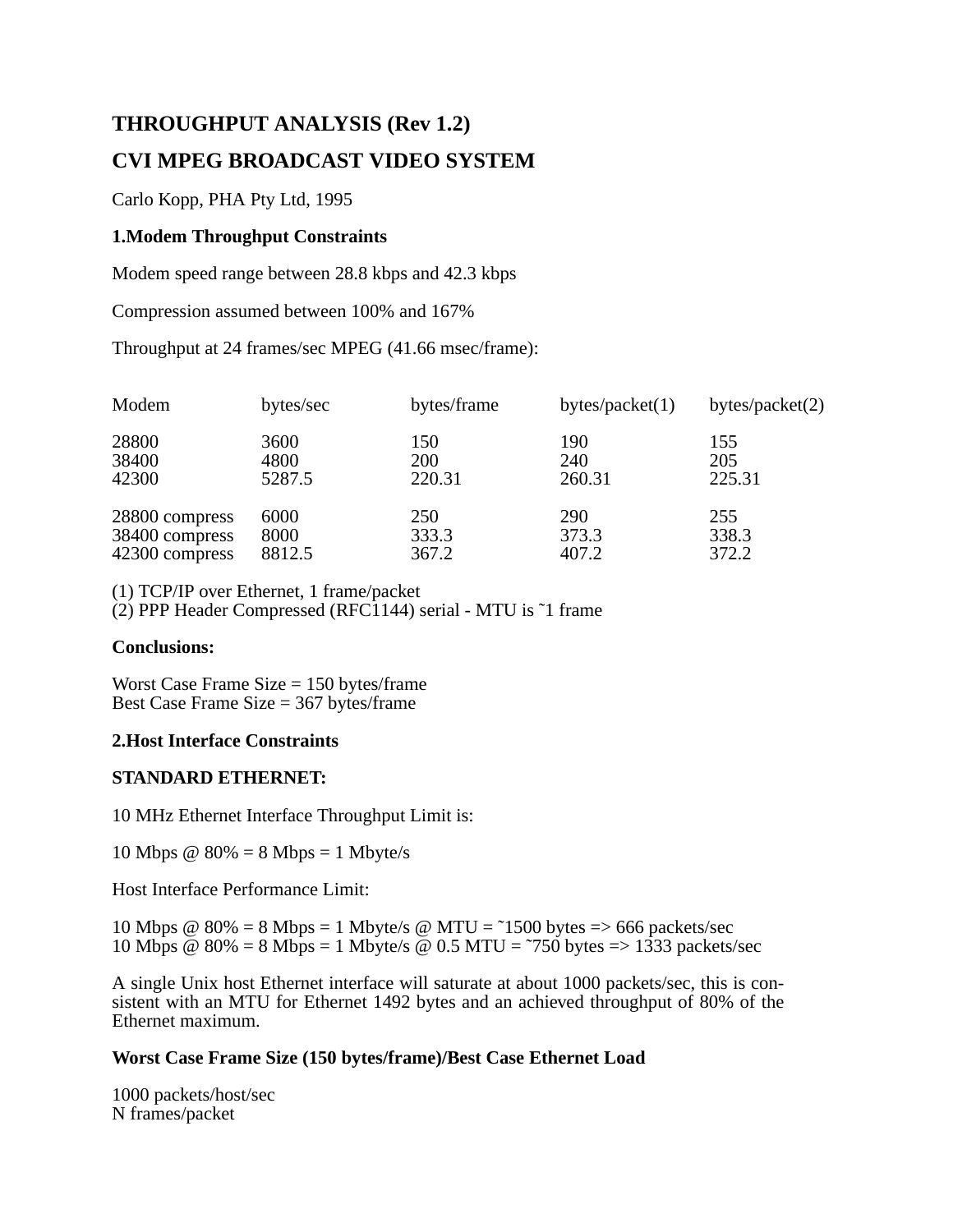| 24 frames/user/sec<br>40 bytes per TCP/IP packet<br>26 bytes per Ethernet packet<br>interpacket gaps ignored |                           |                           |                                |                                 |
|--------------------------------------------------------------------------------------------------------------|---------------------------|---------------------------|--------------------------------|---------------------------------|
| N                                                                                                            | IP-packet                 | Ethernet-packet           | users/interface                | Ethernet $\lceil \% \rceil$     |
| $\mathbf{1}$<br>$\overline{2}$<br>$\overline{4}$<br>9.9/MTU                                                  | 190<br>340<br>640<br>1492 | 216<br>366<br>626<br>1518 | 41.6<br>83.2<br>163.4<br>411.8 | 21.6<br>36.6<br>62.6<br>151.8() |

#### **Best Case Frame Size (367 bytes/frame)/Worst Case Ethernet Load**

| 1000 packets/host/sec<br>N frames/packet<br>24 frames/user/sec<br>40 bytes per TCP/IP packet<br>26 bytes per Ethernet packet<br>interpacket gaps ignored |                    |                    |                       |                         |
|----------------------------------------------------------------------------------------------------------------------------------------------------------|--------------------|--------------------|-----------------------|-------------------------|
| N                                                                                                                                                        | IP-packet          | Ethernet-packet    | users/interface       | Ethernet $[%]$          |
| $\mathbf{1}$<br>$\overline{c}$<br>3                                                                                                                      | 407<br>774<br>1141 | 433<br>800<br>1167 | 41.6<br>83.6<br>124.8 | 43.3<br>80.0<br>116.7() |

#### **Conclusions:**

A single 10 MHz Ethernet interface will limit the system to about 90 users for large average video frame sizes, and to about 180 users for small average video frame sizes.

## **FAST ETHERNET:**

100 MHz Ethernet Interface Throughput Limit is:

100 Mbps  $\omega$  80% = 80 Mbps = 10 Mbyte/s

Host Interface Performance Limit:

100 Mbps  $\omega$  50% = 50 Mbps = 6.25 Mbyte/s  $\omega$  MTU = ~1500 bytes => 4200 packets/sec 100 Mbps  $\omega$  50% = 50 Mbps = 6.25 Mbyte/s  $\omega$  0.5 MTU = ~750 bytes => 8400 packets/sec

A single Unix host Fast Ethernet interface will saturate at about 4000 packets/sec, this is consistent with an MTU for Fast Ethernet 1492 bytes and an achieved throughput of 50% of the Fast Ethernet maximum.

**Worst Case Frame Size (150 bytes/frame)/Best Case Fast Ethernet Load**

4000 packets/host/sec N frames/packet 24 frames/user/sec 40 bytes per TCP/IP packet 26 bytes per Ethernet packet interpacket gaps ignored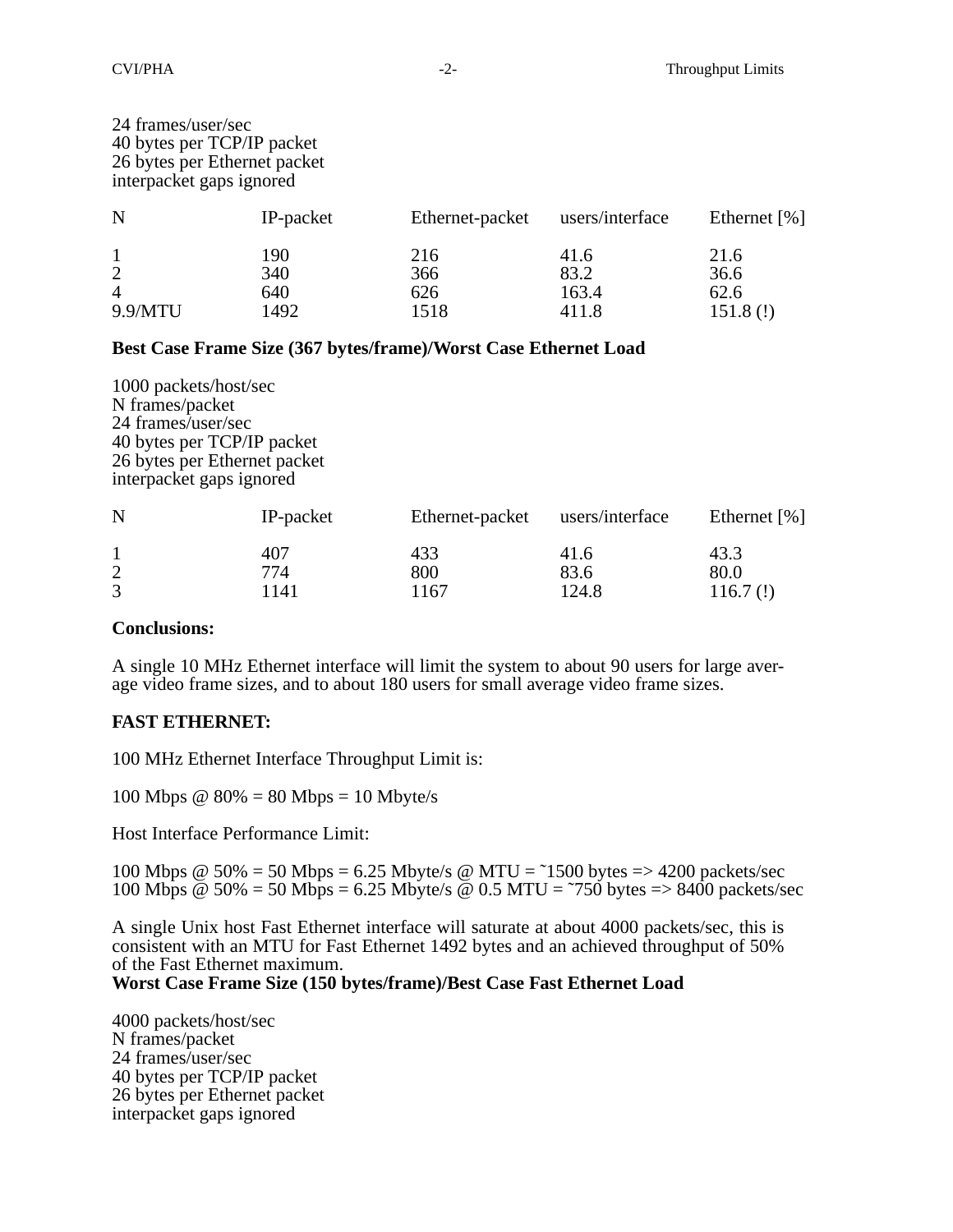| N              | IP-packet | Ethernet-packet | users/interface | Fast Ethernet [%] |
|----------------|-----------|-----------------|-----------------|-------------------|
|                | 190       | 216             | 166.7           | 8.6               |
| 2              | 340       | 366             | 333.3           | 14.6              |
| $\overline{A}$ | 640       | 626             | 666.7           | 25.0              |
| 9.9/MTU        | 1492      | 1518            | 1650.3          | 60.7              |

#### **Best Case Frame Size (367 bytes/frame)/Worst Case Fast Ethernet Load**

4000 packets/host/sec N frames/packet 24 frames/user/sec 40 bytes per TCP/IP packet 26 bytes per Ethernet packet interpacket gaps ignored

| N | IP-packet  | Ethernet-packet | users/interface | Fast Ethernet [%] |
|---|------------|-----------------|-----------------|-------------------|
|   | 407<br>774 | 433<br>800      | 166.7<br>333.3  | 17.3<br>32.0      |
|   | 1141       | 1167            | 500.1           | 46.7              |

#### **Conclusions:**

The use of Fast 100 MHz Ethernet of FDDI will not introduce any throughput limits on a workstation class host (eg SS10) for the MPEG frame sizes under consideration.

## **3.Host Memory Constraints**

Memory Estimate per MPEG FRB Buffer =

64k-128k buffer for 14-18 sec latency for 150-370 byte frame sizes

Memory Estimate for 10 Service Channels (MPEG Streams) = 1.3 MBytes

Operating System  $= 20 \text{ MB}$ <br>Buffers

 $= 10 \text{ MB}$ 

User Session est 2 MB

Reader Process est 0.5 MB

Total per User 2.5 MB

SPARCStation 10/20 M/B 512 MB => Limit is 192 Users

#### **Conclusions:**

A system with 512 MB main memory will support between 150 and 200 users before memory is exhausted, given user process size estimates.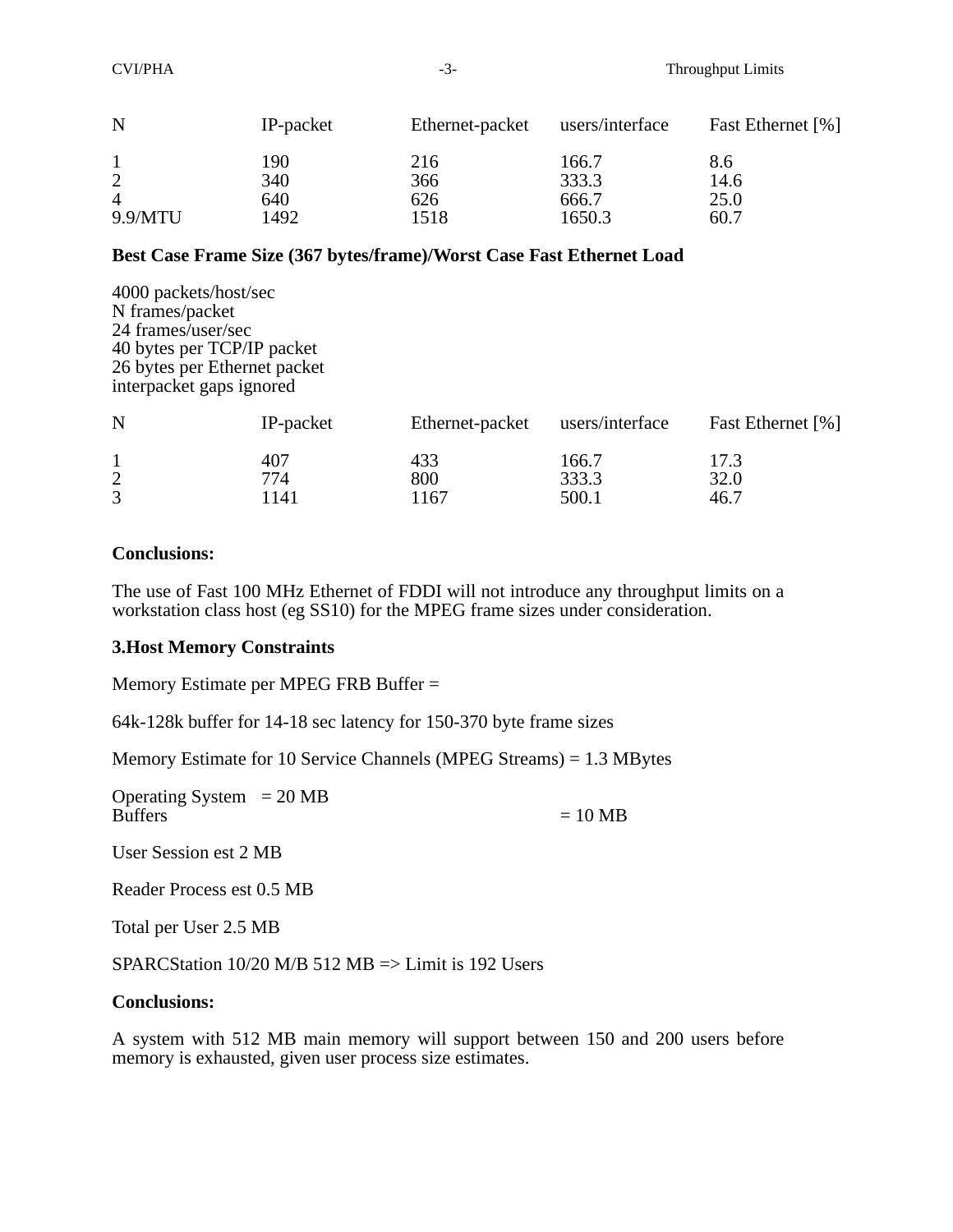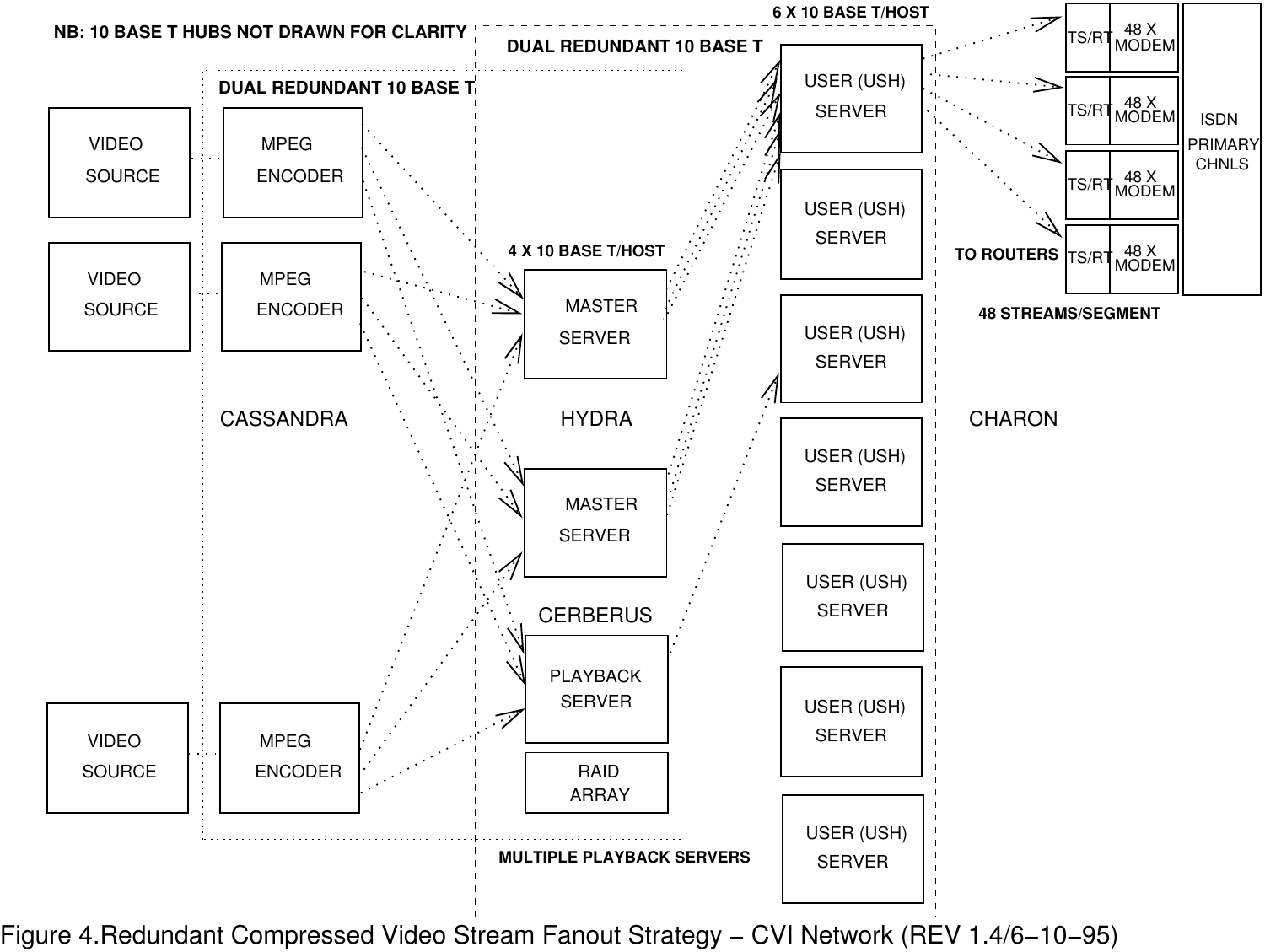

MASTER SERVER RUNNING READER/DRIVE DAEMONS NOT DRAWN FOR CLARITY

Figure 2. Data / Control Flow Model (Single Stage) − CVI System (Rev 1.3/2−10−95)